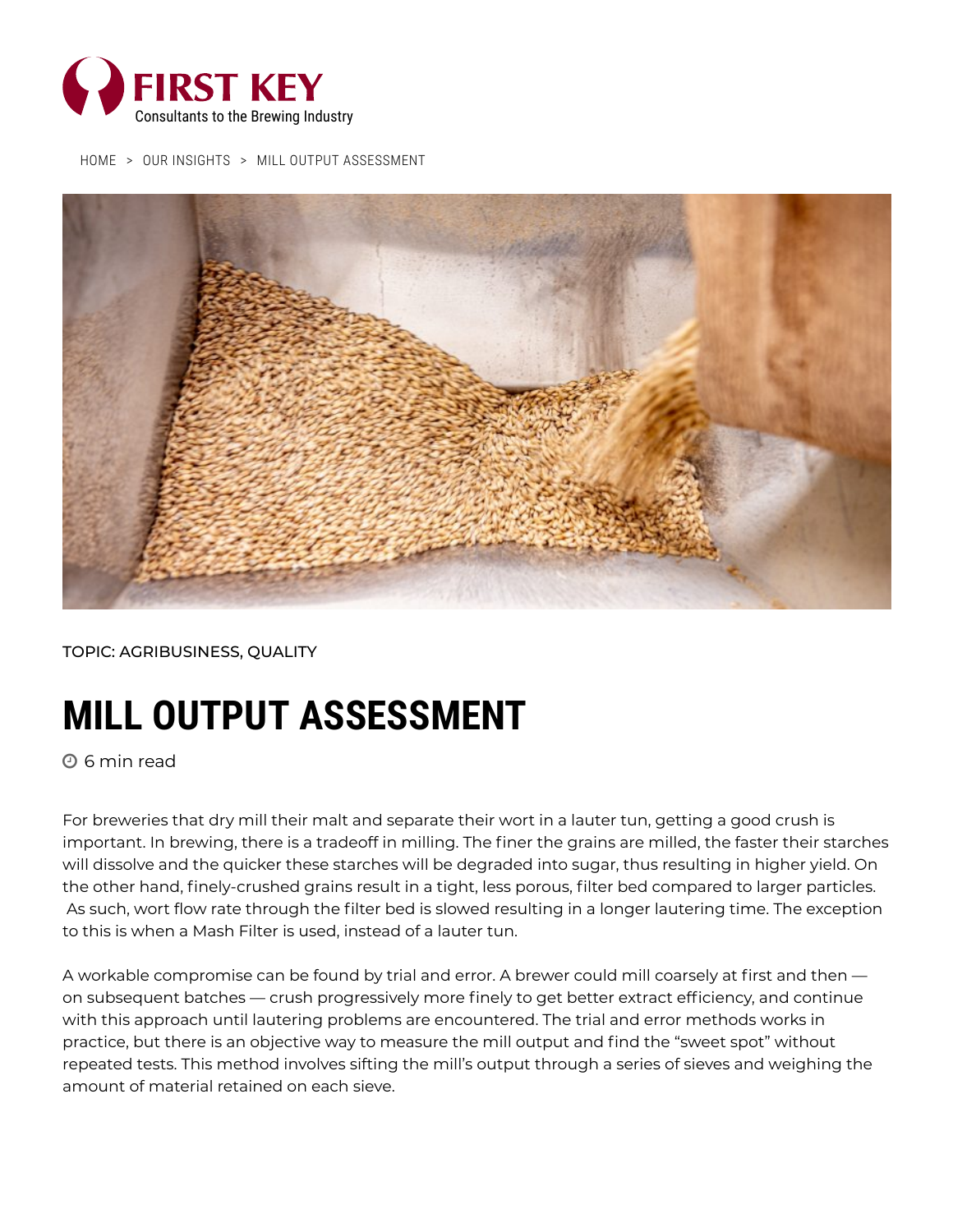Sieves come in a variety mesh sizes and these sizes are described, in the United States, by the US Standard Sieve series. Higher number sieves retain smaller pieces of material than lower numbered sieves. Sieves are typically made from brass or stainless steel, with brass being cheaper. They are produced in a variety of diameters, for a wide variety of applications. The 8-inch sieves are the preferred size for malt analysis. They also come in full height and half height versions, with half height being proscribed by the ASBC (American Society of Brewing Chemists) for malt analysis.

Standard sieves are available online from a variety of sources. They currently start at around \$45 per sieve, with an additional roughly \$40 required for the pan and cap, respectively.

To analyze the output of the malt mill, a set of three sieves — #14, #30 and #60 — is the minimal basic setup. A pan to collect material that flows through all of the meshes is also required. So is a cap to cover the top sieve. In this sieve set, the #14 sieve would sit on top and retain coarse husk pieces, but let the grits and flour fall through. The #30 sieve below it would retain coarse grits while letting fine grits and flour fall through. The #60 sieve on the bottom would retain the fine grits. Flour would fall through and land in the pan.

Large breweries may employ a larger set of sieves — #10, #14, #18, #30, #60 and #100. Briggs, Hough, Stevens and Young [i] additionally give a series of Pfungstadt Plansifter sieves numbered 1 through 5 that have roughly the same mesh size as the #14, #18, #30, #60 and #100 sieves.

## **Procedure**

To test the mill output, collect about 240 mL (roughly a cup) of milled malt as it falls from the mill. Do not scoop a cup out from a pile of milled malt as the smallest grits and flour will have already settled in the pile. Sample the malt from the "stream" coming from the mill. The total weight of the sample should be 100–130 g. Weigh each of the sieves, and the pan, when they are empty. Stack the sieves in a series progressing from the coarsest sieve on top to the finest on the bottom, and the pan underneath them. Pour the milled malt on the top sieve and add the cap.

In order for the procedure to work properly, all the material that can fall through each sieve must fall through. This means that, at some point, each little piece of grain-derived material needs to contact the sieve mesh. If, for example, some fine grits end up resting on top of some husk pieces in the #14 sieve, they will be weighed along with the other material retained by the #14 sieve.

To make sure everything that can fall through a sieve does fall through, it is important to shake the sieves — hard. Some breweries have dedicated mechanical shakers for this. If shaking by hand, shake the assembly for 3 minutes, rapping the whole assembly on a hard surface a few times each minute.

After the shaking, weigh each sieve again and subtract the weight of the empty sieves to get the weight of the malt retained on each sieve. In order to achieve a reasonable level of precision, the balance will need to be capable of weighing to the nearest gram. Being able to weigh to the nearest 10th of a gram is preferable. Next, divide the weight of the malt in each sieve by the sum of all their weights to get the percentage weight retained on each screen and in the pan. Record these numbers to compare with later testing. A visual description of this test is available ( https://www.youtube.com/watch? [v=Sc3F0jYinoo&ab\\_channel=MaltAcademy](https://www.youtube.com/watch?v=Sc3F0jYinoo&ab_channel=MaltAcademy) ).